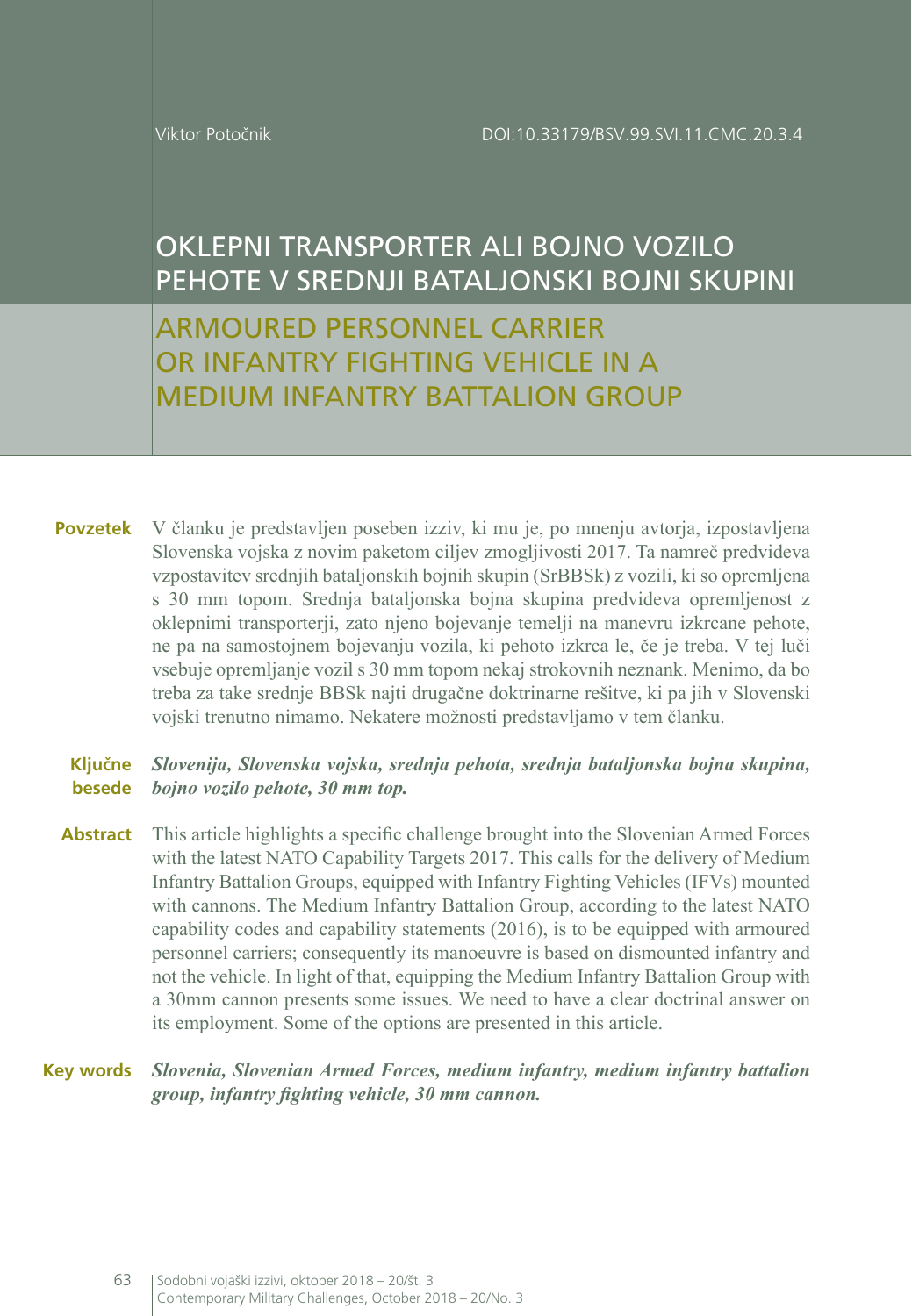In 2017 Slovenia received<sup>1</sup> new Alliance Capability Targets with Medium Infantry Battalion Groups (INF-M-BNG) at their centre as the most militarily relevant capabilities. The Slovenian Armed Forces (SAF) plan to have these equipped with (wheeled) infantry fighting vehicles (IFV), mounted with 30mm cannons (Kralj, 2017, p.34). That, however, opens a range of questions linked to SAF budgetary issues and, from our point of view even more importantly, the doctrinal use of such vehicles. **Introduction**

> The existing wheeled 8x8 vehicles in the SAF (Patria AMV–Svarun) are by definition armoured personnel carriers (APC) armed with 12.7mm machine guns or a 40mm grenade launcher. With regard to ballistic and mine protection they do however exceed the minimum alliance requirements for medium units.<sup>2</sup>

> This article first attempts to establish a doctrinal difference between APCs and IFVs, since there is none in either the Alliance or SAF doctrine. The article also presents the Alliance's doctrinal requirements for INF-M-BNGs, with an emphasis on their vehicles, where there are several terminological issues. This serves as a base for a discussion on the dilemmas which the 30mm cannon brings to the INF-M-BNGs concept. We finish by proposing solutions to the issues revealed.

## **1 DEFINING THE ARMOURED PERSONNEL CARRIER OR INFANTRY FIGHTING VEHICLE**

The first armoured vehicles appeared on the battlefield during the First World War, as heavy tractors pulling artillery pieces, and as rudimentary tanks. Following the First World War technology and doctrine development revolved primarily around tanks. However, it was not long before it was established that tanks on the battlefield need infantry support, and that following fast-moving tanks around the battlefield poses a serious problem for the "less mobile" infantry. A unique Soviet Second World War II solution where the infantry rode the tanks around the battlefield proved unacceptable due to the heavy losses the infantry suffered in chance encounters with the enemy (Dragojević, 1986, p.48).

The industry's first response to the needs of the infantry came in the form of half-trucks (e.g. the German Sd.Kfz 251 and American M2) and light wheeled reconnaissance vehicles (e.g. the Sd.Kfz 231 and M8 Grand). These first vehicles were effective in their main purpose of providing infantry mobility, making it available to tanks when needed, while at the same time providing some armoured protection during transport.

Following the Second World War, the development of the infantry armoured vehicle followed the development of tanks in two general directions. The first

*<sup>1</sup> Through NDPP, which basically means they were agreed upon by both sides (NATO and Slovenia).*

*<sup>2</sup> Medium Infantry Battalions equipped with APCs are the base around which INF-M-BNGs are developed, according to CC&CS 2016.*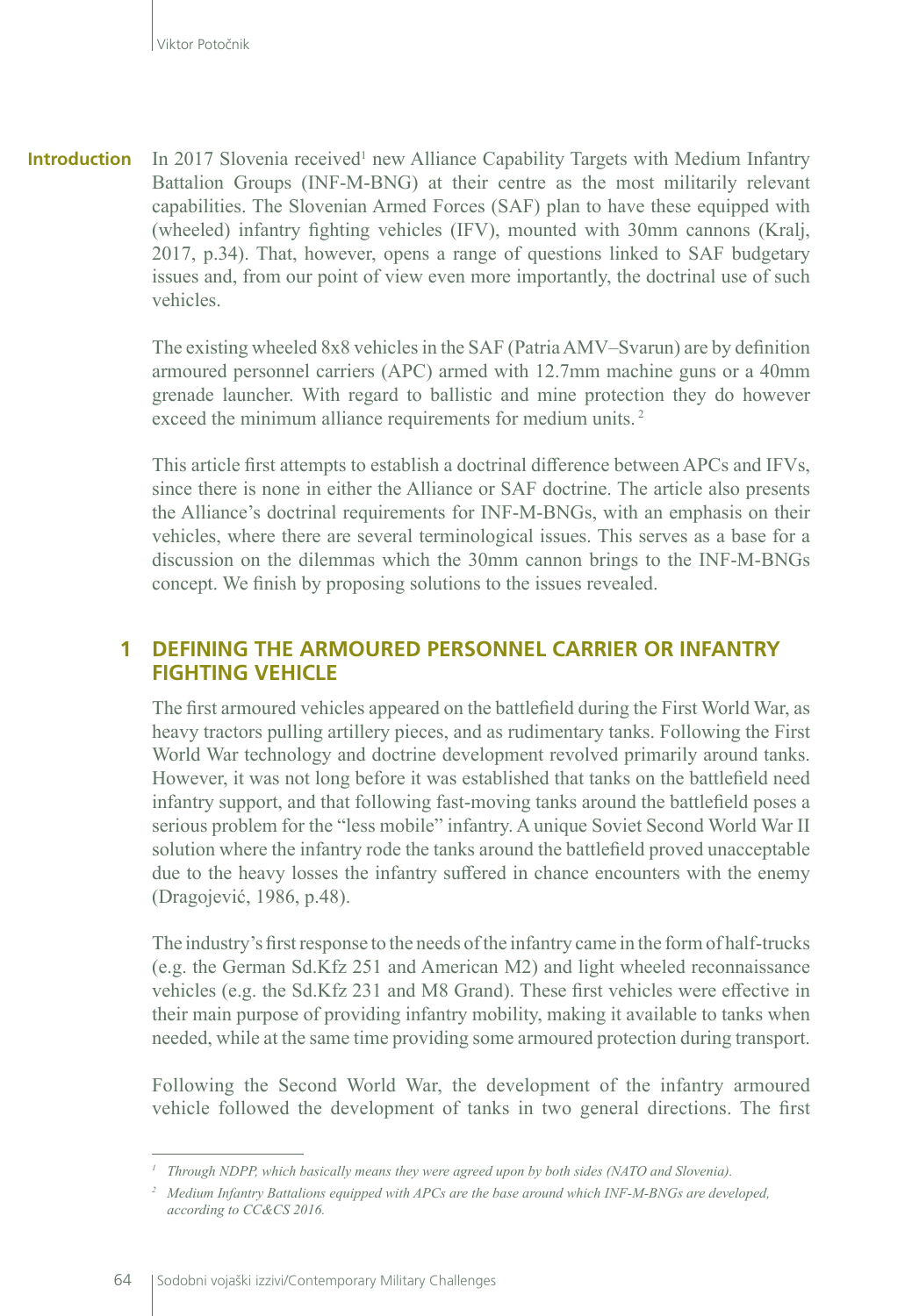followed the half-truck tradition of providing battlefield taxis, while the second followed the identified need in the 1960s of a closer cooperation between tanks and infantry, with the resulting infantry vehicles participating in armoured combat (Dragojevič, 1986, p.52). This difference, of providing infantry transport around the battlefield, with infantry fighting dismounted and participating in armoured combat with tanks, is the first and main difference between APCs and IFVs. And as we understand it, this is also the basic difference between motorised infantry (equipped with APSs) and mechanised infantry (equipped with IFVs). However, technology improvements in recent decades have blurred the lines, and one cannot even find a generally accepted definition of what is an APC and what is an IFV. The closest we have come to a generally accepted definition of both can be found in the Conventional Forces in Europe Treaty. The Treaty defines an APC as "…an armoured combat vehicle which is designed and equipped to transport a combat infantry squad and which, as a rule, is armed with an integral or organic weapon of less than 20 millimetres calibre." (OSCE, 1990, pp.3-4) The same Treaty defines an IFV as "… an armoured combat vehicle which is designed and equipped primarily to transport a combat infantry squad, which normally provides the capability for the troops to deliver fire from inside the vehicle under armoured protection, and which is armed with an integral or organic cannon of at least 20 millimetres calibre and sometimes an antitank missile launcher." It also states that IFVs "… serve as the principal weapon system of armoured infantry or mechanised infantry or motorised infantry formations and units of ground forces," (OSCE, 1990, p.4). However, the treaty does not provide a definition of armoured, mechanised or motorised infantry.

NATO has no definition of different types of vehicles. It does however have a description of different unit type capabilities, which dictate the capabilities of the vehicles in these units. They can be found in the NATO Capability Codes and Capability Statements (CC&CS). To understand what type of vehicles one should find in these units we must take a look at CC&CS in conjunction with STANAG 4569, describing the required combat power and armoured protection at different levels. There are however also some terminological gaps in the Alliance documents and doctrine that are causing professional conflicts. The 2016 NATO CC&CS talks of armoured, mechanised and motorised infantry within the framework of heavy, medium and light battalions. It is clear from ATP 3.2.1 and the 2016 CC&CS that heavy infantry is designed to fight with tanks, medium infantry is designed as an intermediate between heavy and light with an emphasis on battlefield and operational agility, and light infantry is designed for strategic mobility and fighting in close terrain (ATP 3.2.1, 2009, pp.3-2, 3-3).

The US reference in relation to the APC/IFV difference states that "any IFV must be able to carry a team or squad and have the three following characteristics:

- Lethality of a medium cannon or automatic grenade launcher,
- Protection against machine guns,
- Mobility to move off-road with tanks and fire weapons on the move.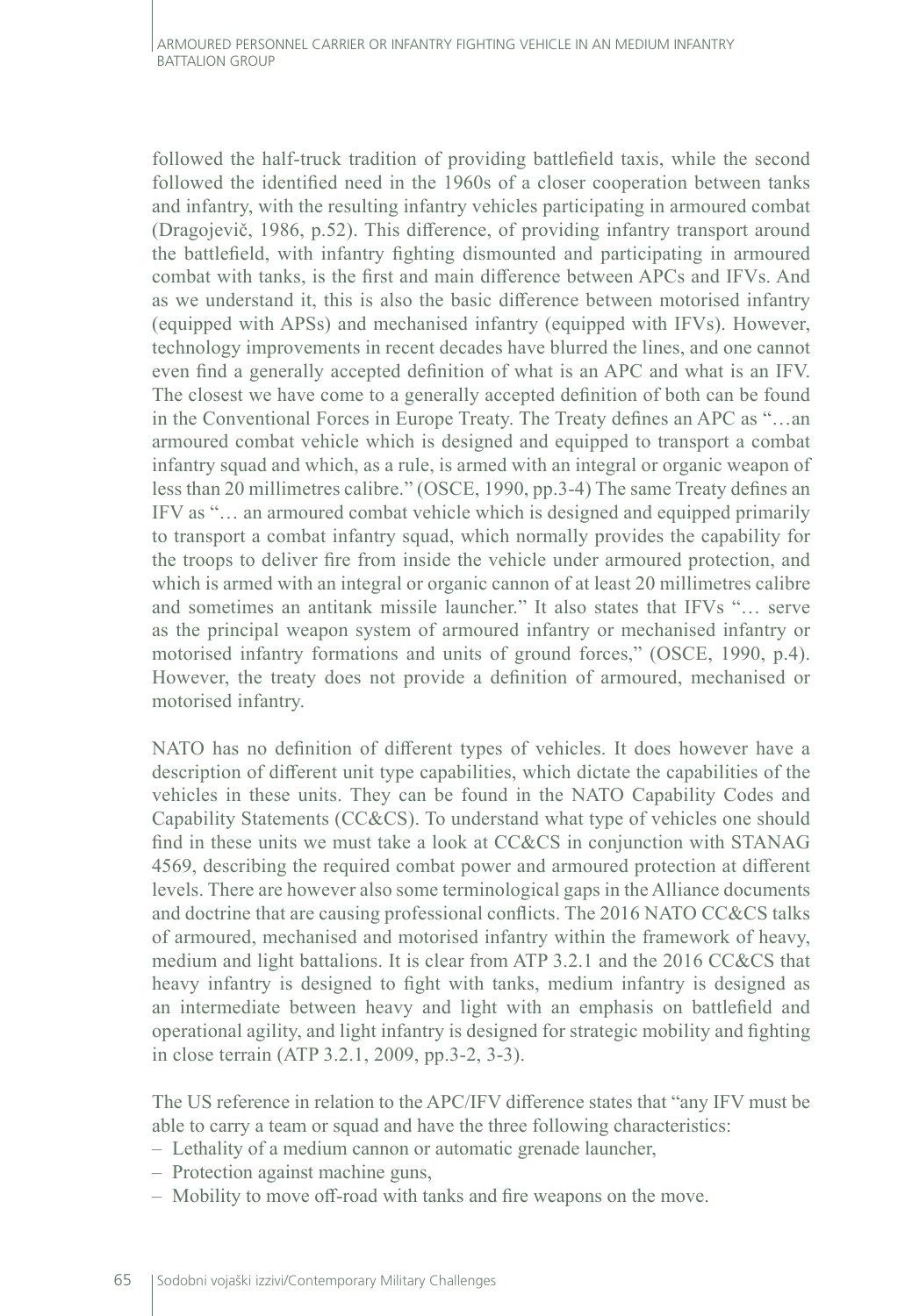If an infantry carrier cannot meet any of the above capabilities, it is not an IFV… Adding a medium cannon to a light-armoured wheeled APC does not make that vehicle an IFV, because it may not be able to accompany tanks, fire on the move, or survive first contact with the enemy," (TRADOC, 2011, pp.3-1 in 3-2).

In conclusion we can establish that the APCs primary purpose is to transport infantry and not to fight. Units equipped with APCs conduct dismounted manoeuvre. On the other hand the IFV's primary purpose is to conduct mounted manoeuvre and to fight with tanks. They will only dismount the infantry for close protection or when IFVs are unable to execute a task. The key to understanding the difference is to look at the vehicle through the elements of firepower, protection and mobility. IFVs are equipped with cannons (20mm or more) and have the capability to fire anti-tank guided weapons. They also have a minimum of K5/Mb3 level of protection (STANAG 4569)<sup>3</sup>. IFVs are capable of good off-road mobility, and above all are capable of following tanks in all terrains. However, regardless of the APC/IFV definition, if these three elements are not properly balanced, the system as a whole is exposed to increased risk. The doctrinal use of the vehicle needs to be adapted to the weakest of the three elements.

#### **2 MEDIUM INFANTRY BATTALION GROUP CAPABILITIES**

The Slovenian Armed Forces have already developed and affiliated a Light Battalion Battle Group into the NATO force structure. With the 2013 Capability Goals, the SAF planned to have one motorised (previously light (2008)) and one mechanised (previously medium (2008)) Battalion Battle Group. In 2017 the SAF were given a new set of capability goals with two INF-M-BNGs at their centre. It would seem that the SAF was given a more demanding goal to reach. However in this regard we are no exception in the Alliance. The changed geopolitical environment dictates strengthening the Alliance's capabilities of fighting in high-intensity conflict.

However, at this point a detailed analysis of the Alliance's INF-M-BNG requirements is necessary. The capstone capability for the INF-M-BNG is: "Capable of conducting land tactical activities alone and manoeuvre under fire to engage or defeat the opposing force by being organised as a combined-arms and battalion-sized force and by exploiting Armoured Personnel Carriers (APC) or medium/heavy Protected Patrol Vehicles (H/M-PPV) that will provide protected mobility and some fire support to ensure tactical and operational mobility"  $(CC&CS, 2016, p.67)<sup>4</sup>$ . Connecting this to the Medium INF BN requirements and STANAG 4569, this means that at a minimum the vehicles need to provide a K3/ Mb<sub>25</sub> level of protection. At the same time the CC&CS also demands that the

*<sup>3</sup> 25 mm automatic cannon/155 mm artillery bursts at 25m and under belly 8 kg Blast AT Mine explosions*

*<sup>4</sup> The framework unit for INF-M-BNG is a Medium Infantry Battalion as defined by CC6CS 2016 (pp.64-65)*

*<sup>5</sup> 360˚ protection from sniper rounds 7;62x54R and 155mm fragments at 60m; and 6 kg AT mines under the center of the vehicle*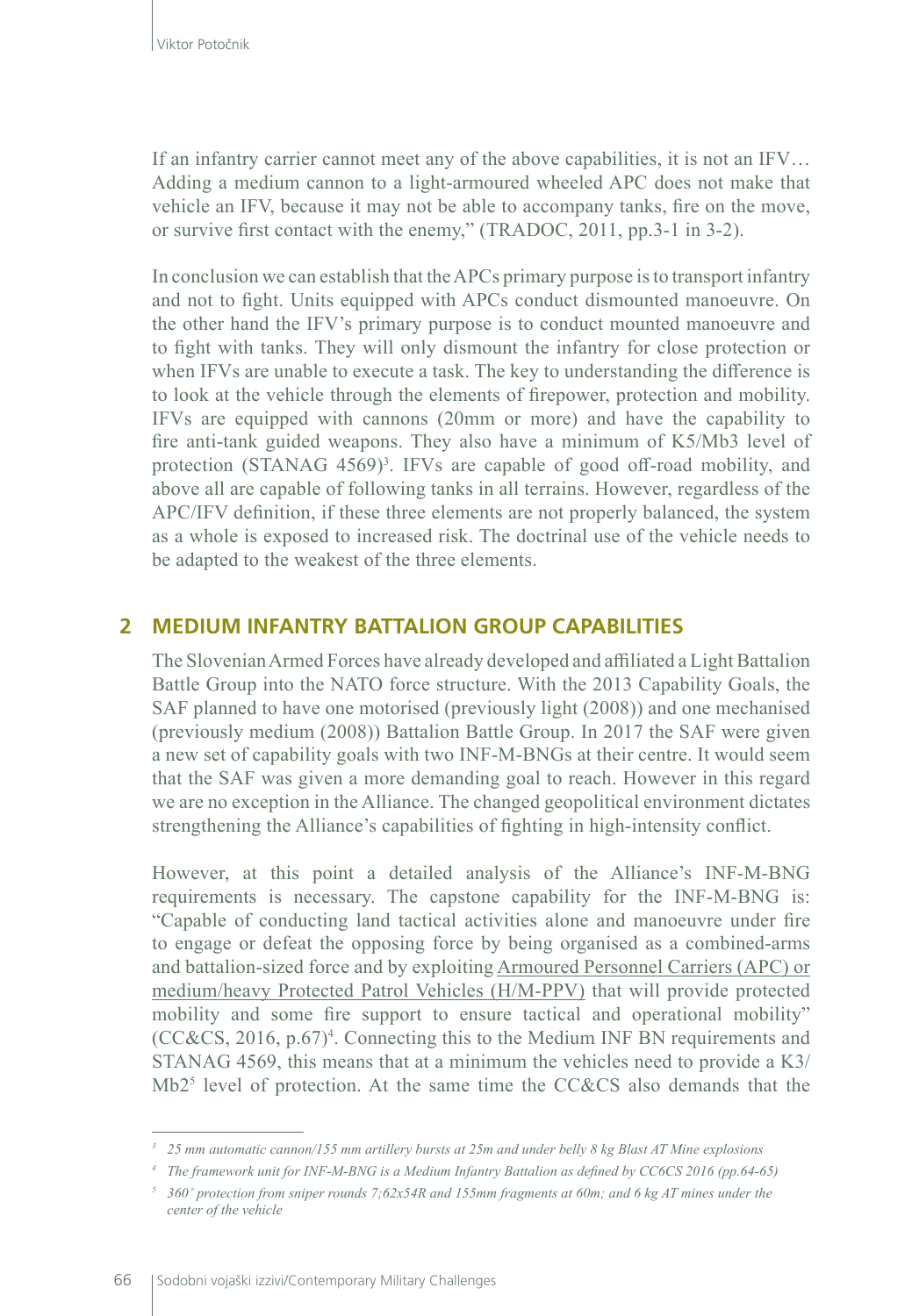Medium INF BN employs vehicle-mounted direct fire weapons to destroy enemy lightly armoured vehicles protected up to K3 level (STANAG 4569), and neutralise/ suppress dismounted infantry at ranges beyond 200m. This of course means that the capabilities required of INF-M-BNG demand an APC and not an IFV. This is, at the same time, in line with ATP 3.2.1., which dictates medium infantry doctrine for NATO and requires medium infantry to fight predominately dismounted with the manoeuvre based on dismounted infantry and not the vehicle. This however is an important difference with regard to the previous Slovenian Capability Goals, which required the SAF to set up a mechanised infantry battalion group, based on IFVs; therefore SVN has actually been given "lighter" goals than previously.

However, based on available information, the SVN Capability Goals must have an additional requirement regarding the vehicle's armaments. The SAF apparently plans to equip its INF-M-BNG vehicles with 30mm cannons (Kralj, 2017, p.34). Since the Capability Goals are unlikely to require all the vehicles to be equipped with cannon, we believe this was an internal SAF decision.

We believe this latter fact poses a serious dilemma for the SAF. This dilemma is not new, and nor is it specific to the SAF. The US Army established that the Russian Federation is equipping its Stryker equivalent with a 30mm cannon. This led to a demand that Strykers also be equipped with a 30mm cannon (Gregory, 2017). The adaptation process was fairly quick and the first US Army Stryker units in Europe are already equipped with 30mm Stryker vehicles. This being said, it is very clear to the US Army that such a Stryker is not meant to engage in decisive combat with enemy armoured or mechanised units, and that the conversion was done in a way that the vehicle has retained all the capabilities of dismounted infantry it had before (Judson, 2017). Some have also pointed out the possible disadvantages of such a conversion. There is a strong possibility that due to the conversion the vehicles will be doctrinally misused, as even the old Strykers are often misused (King, 2017). The US Army doctrine states: "By design, the Stryker family of vehicles does not have the level of protection to fight against heavily armoured vehicles. This concept is still true for the MGS (Mobile Gun Systems) … they must rely instead on their mobility and manoeuvrability in coordination with other units to effectively engage targets and then displace. They cannot exchange fire with armoured fighting vehicles and expect to survive the engagement" (ATP 3-21.91, 2017, pp.1-7). None of the sources available state that the up-gunned Strykers would also be getting an increase in armour protection. The Stryker is an Infantry Carrier Vehicle or basically a classic APC, and is not meant to fight enemy vehicles. It was therefore conceptualised with an appropriate armament, armour and mobility (King, 2017). Its main advantage is strategic and operational mobility.

We also believe that the Russian BPM-97, which was used as a reason for upgunning the Strykers, is not in the same category as the Stryker. The literature states that BPM-97 is a Russian border guards vehicle. It is supposed to have STANAG 4569 Level K4 armour protection, a V-shaped hull and a 30mm cannon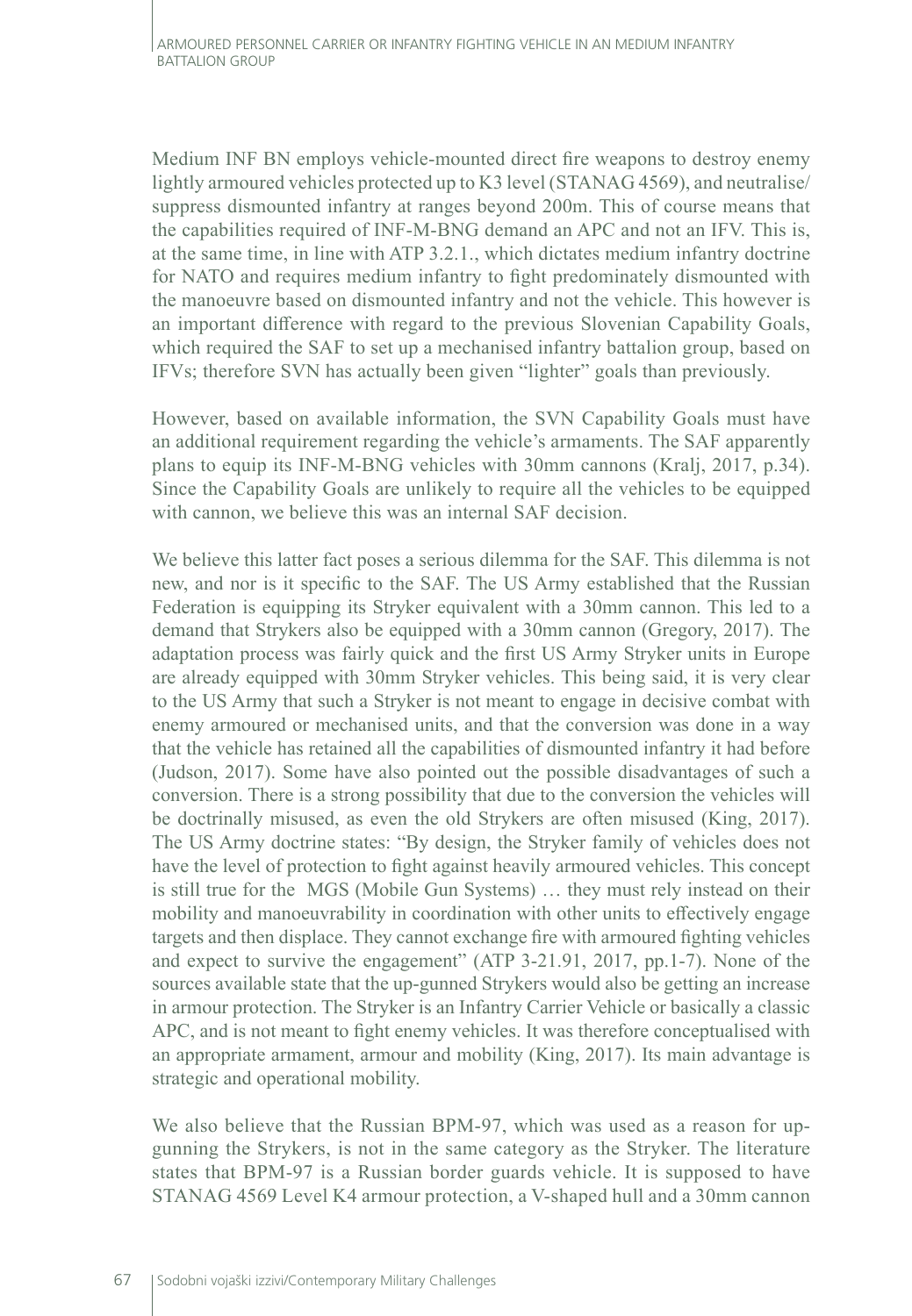([http://www.military-today.com/apc/bpm\\_97.htm\)](http://www.military-today.com/apc/bpm_97.htm). This is supposed to make it an IFV, but the fact that it is a wheeled 4x4 and designed for a border guard role make it incomparable to the Stryker family of vehicles. This is similarly incomparable as the French VBR 4x4 (with 20mm cannon and K4 protection) and the Stryker. The VBR is a reconnaissance vehicle, and the Stryker an APC (Jane's, 2011, p.225).

The NATO Alliance has no definition of an IFV as a tracked vehicle, but it does have a clear requirement for an IFV to be able to fight with tanks. Wheeled 8x8 vehicle technology is supposed to make them capable of following tanks, but praxis does not show this to be a reality in any country. We believe that the off-road mobility of 8x8 vehicles is not up to the requirements of tracked vehicles.

When we consider adding an armament to a certain type of vehicle, we need to know exactly what is its intended role and the potential threats it could face. Based on this, we need to properly balance the elements of firepower, protection and mobility. Worlds Armed Forces inventories are full of wheeled vehicles with 20mm+ cannons; the Pandur II, Partia AMV, VBCI, Centauro VBM, BTR-90, Lazar, Ratel IFV, and MOWAG Piranha IV. All of them have the capability to upgrade their off road capability and armour protection to K4/K5 level. The industry also calls them IFVs, but we believe they are incapable of fighting with tanks and are therefore not real IFVs. Their manoeuvre is still based on dismounted infantry. The cannon is only an expensive bonus.

#### **3 MEDIUM INFANTRY BATTALION GROUP VEHICLES**

According to CC&CS2016, medium infantry battalions are based on mechanised infantry in APCs. However, there is a requirement in the Slovenian Capability Targets 20176 for cannon on INF-M-BNG vehicles. From our point of view it is pointless to have a 30mm cannon on an APC if it is unable to provide a corresponding level of protection and mobility. An APC with a 30mm cannon cannot be used as an IFV to fight with tanks or against enemy IFVs or to defeat enemy strongpoints because it lacks the necessary protection and mobility and will therefore always be on the losing side. However, if such a vehicle is used as an APC we are not fully exploiting the potential of its cannon, and are therefore hard- pressed to justify the sense of a rather large investment into such a vehicle<sup>7</sup>.

*<sup>6</sup> Since the NATO CAPABILITY TARGETS 2017 for Slovenia is a classified document, and therefore unavailable, we can only deduce that this requirement must be in it since there is no such requirement in any of the UNCLASSIFIED or doctrinal documents. In addition we have several sources stating that a cannon is a NATO capability requirement (e.g. MMC RTV SLO, 2018 and Mikelj, 2018). Since the required capabilities for each individual nation are defined in the NATO CAPABILITY TARGETS we can assume that a 30mm cannon requirement is contained within them.*

*<sup>7</sup> According to available internet data ([www.army-guide.com\)](http://www.army-guide.com) the cannon-equipped turret price is somewhere between 10% and 25% of the vehicle price, depending on the type of turret and cannon..*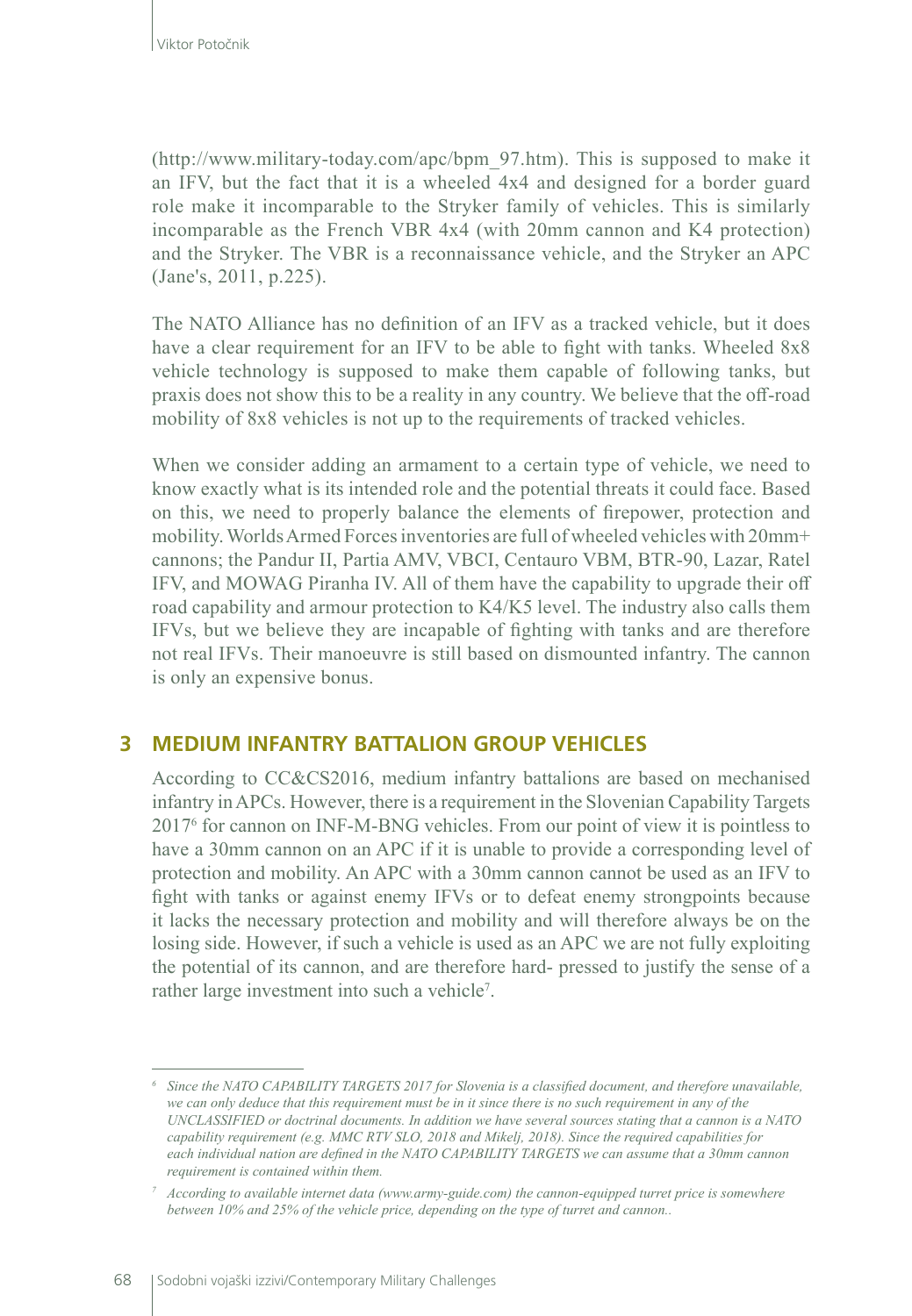The way the SAF seems to understand mechanised infantry is in collision with NATO's understanding of it. The Yugoslav People's Army (YPA), where most of the SAF armoured officers were schooled, understood mechanised infantry as an integral part of an armoured unit. It was therefore equipped with IFVs, to fight alongside tanks. APCs, in YPA doctrine, were the domain of a motorised infantry (SSNO, 1976, p.11).

NATO, however, has a different doctrinal stand on mechanised infantry. Based on ATP 3.2.1 and CC&CS 2016 it is clear that in NATO the infantry in both APCs and IFVs is treated as mechanised. Further, there are no requirements in NATO for all vehicles in manoeuvre units of the medium infantry to be equipped with cannons, and there is also no requirement for the medium infantry to be equipped with IFVs – IFVs are only required in heavy infantry units. In fact NATO medium infantry doctrinally perfectly corresponds to the US Army Stryker doctrine, where only one platoon per company is equipped with a 105mm Mobile Gun System (MGS). The MGS vehicle does not have the ballistic protection of a tank but more that of an APC, as it is not meant to fight with tanks or against IFVs, but to provide direct fire support to the infantry riding around the battlefield in APCs.

The SAF has vehicles in its inventory that provide the crew with 360˚ protection against 14.5mm machine guns and can supposedly even protect frontally against 30mm APFSDS. They also protect against 10kg anti-tank mines (Balažic, 2010, p.9 & Gregorčič, 2012). This corresponds to STANAG 4569 level K4/Mb3 at a minimum. This is due to the fact that the vehicles were intended to equip a mechanised battalion for the purposes of creating a framework for a mechanised battalion battle group in line with the Capability Goals valid at that time (SOPR 2007-20012 & SOPR 2013- 2018). A mechanised battalion battle group at that time required IFVs capable of fighting with tanks<sup>8</sup>. However these vehicles were later only equipped with 0.50 calibre machine guns and 40mm automatic grenade launchers, due to procurement issues; they therefore cannot be treated as IFVs<sup>9</sup>.

Apparently SAF plans to have two battalions equipped with IFVs (30mm cannon, ATGW and K4/Mb3 level of protection). Such vehicles are however still not capable of fighting with tanks and are still vulnerable to IFV escorting tanks. For the purpose of fighting with tanks and against enemy IFVs, NATO has heavy infantry units with K5/Mb3 level of protection.

*<sup>8</sup> NATO requirements for different types of capabilities are regularly publicized in Bi-SC Capability Codes and Capability Statements. Relevant to us are the 2008, 2011 and 2016 editions. In CC&CS 2008 we can find capabilities as they pertained to light, medium and heavy infantry; in it we could find very specific requirements for a medium infantry battalion group – 31xIFVs (wheeled or tracked) with a cannon or 21xIFVs and 10xtanks. The 2011 CC&CS have changed that into motorized and mechanized infantry, where motorized infantry was equal to 2008 light infantry and mechanized infantry combined the 2008 medium and heavy infantry. The 2011 CC&CS did not specifically state the details for the vehicles but it was clear from the list of required capabilities that mechanized infantry should have IFVs. The 2016 CC&CS however returned to the light, medium and heavy classification, but this time it is specifically stated that medium infantry is equipped with APCs and heavy infantry with IFVs. It does not however state whether these vehicles are tracked or wheeled.*

*<sup>9</sup> As already mentioned the vehicle needs to have all three elements (protection, mobility, firepower) corresponding to IFV level. If it fails in any of the elements it cannot be considered an IFV.*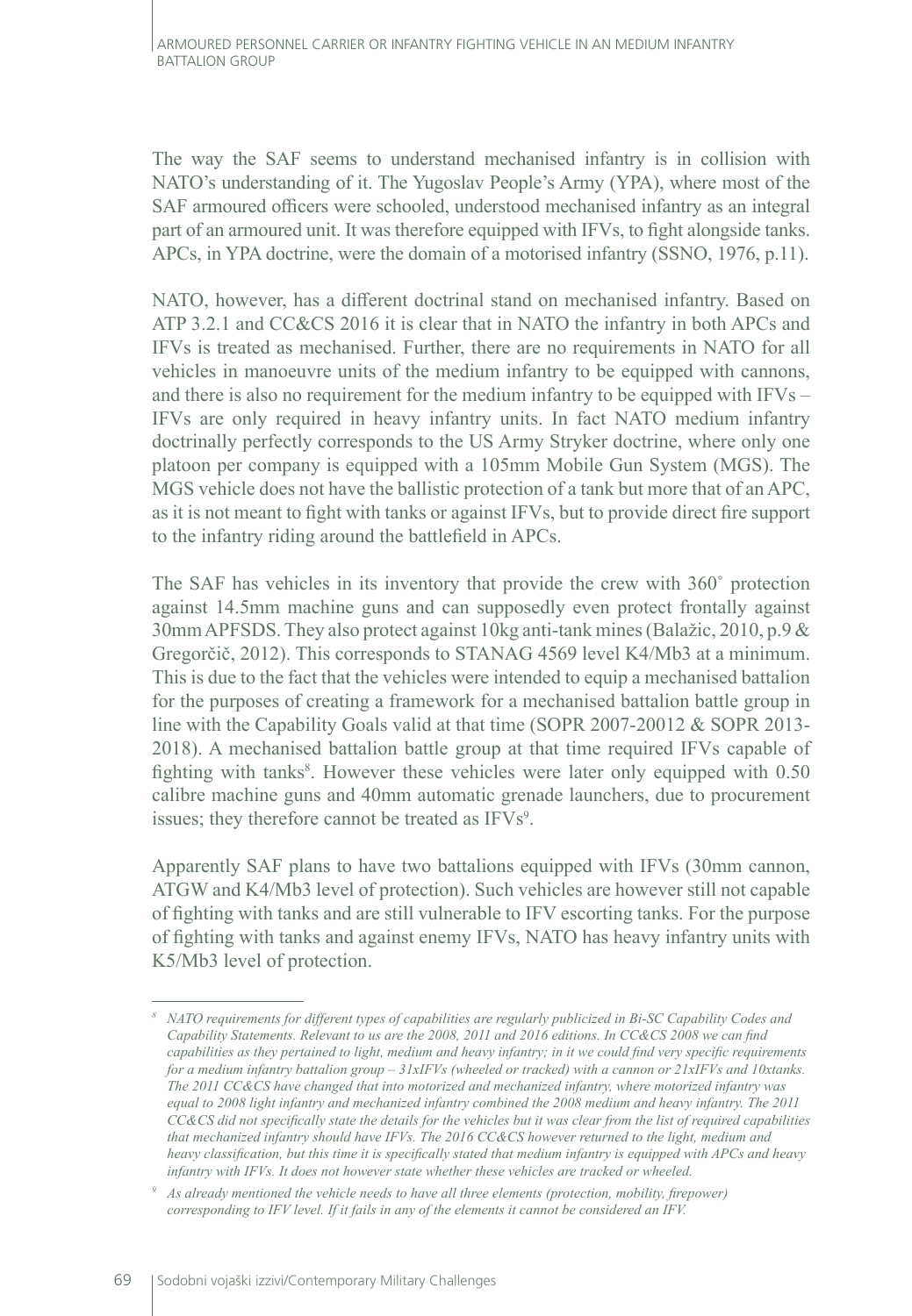It may look like a good solution to have better protection than required in combination with cannon. It would of course be pointless to argue against less protection for the troops. However we believe these vehicles to be a good solution only as long as the SAF medium infantry will be doctrinally used as dismounted infantry with vehicles in support. Any other use has a large potential for unwanted catastrophic results. We believe this that the temptation to use the vehicles in an IFV role, with the infantry mounted until the last possible moment, will be too much for the commanders to resist.

### **4 SLOVENIAN ARMED FORCES OPTIONS REGARDING VEHICLES IN MEDIUM UNITS**

The SAF now has several options on how to proceed in building the INF-M-BNG with 30mm cannon.

One option for the SAF would be to procure additional 8x8 vehicles already in its inventory, with the addition of a 30mm cannon on some or all of these so that they can provide the required direct support to dismounted infantry. This would be the optimal option from a purely military perspective. However, due to serious political constraints<sup>10</sup>, this option is out of the question.

The first viable option (COA1) is for the SAF to form two medium infantry battalions in accordance with Stryker doctrine<sup>11</sup> with a PLT of cannon-equipped vehicles per manoeuvre company (FM 3-21.31, 2003). In this case cannon-equipped vehicles on an existing SAF 8x8 chassis (K4/Mb3) could even risk engaging enemy IFVs, but they should not get decisively engaged. This would, however, present an issue of combining different types of combat vehicles at company level. Therefore it would be better to equip manoeuvre companies with a single type of vehicle. This would potentially be the best option, and the SAF would fulfil its Capability Targets 2017 as they relate to INF-M-BNG12. There would also be very little need to invent our own tactical doctrine as to how to utilise this unit, since it would basically correspond to the US Stryker units. Above all such a unit would be perfectly in line with ATP 3.2.1.

*<sup>10</sup> Having in mind the fact that the original procurement of the 8x8 vehicles was clouded by corruption charges at the highest levels of government in Slovenia.*

*<sup>11</sup> "The SBCT achieves decisive action with combined arms at the infantry company level by applying the effects of direct fire from the mobile gun system (MGS), indirect fire from mortars and artillery, and joint effects of other services to support the infantry assault. (p.1-1)….The infantry battalions (Figure 1-5, p.1-14) serve as the primary maneuver force for the brigade and are designed as a three-by-three organization of three rifle companies with three rifle platoons each. Companies fight as combined arms teams with a section of organic 81-mm mortars, an MGS platoon, and a sniper team (p.1-13)." Ppk. Burggrabe in his SAMS essay points out that budgeting issues have resulted in not all Stryker companies being equipped with MGS PLT. Instead MGS vehicles were held at BDE level. This of course took away much of the desired COY level combined arms capabilities. One of the ways to get around this issue is to introduce 30mm cannon to COY level (Burggrabe, 2016, pp.39-46).*

*<sup>12</sup> Assuming there is no requirement in any of the Alliance documents (CLASSIFIED) for all vehicles in maneuver companies to be equipped with 30mm cannons. In that case a platoon of 30mm guns per company would suffice. It would be very hard to understand why a Alliance expert would demand all APCs to be equipped with a 30mm cannon, but we recognize this is a possibility.*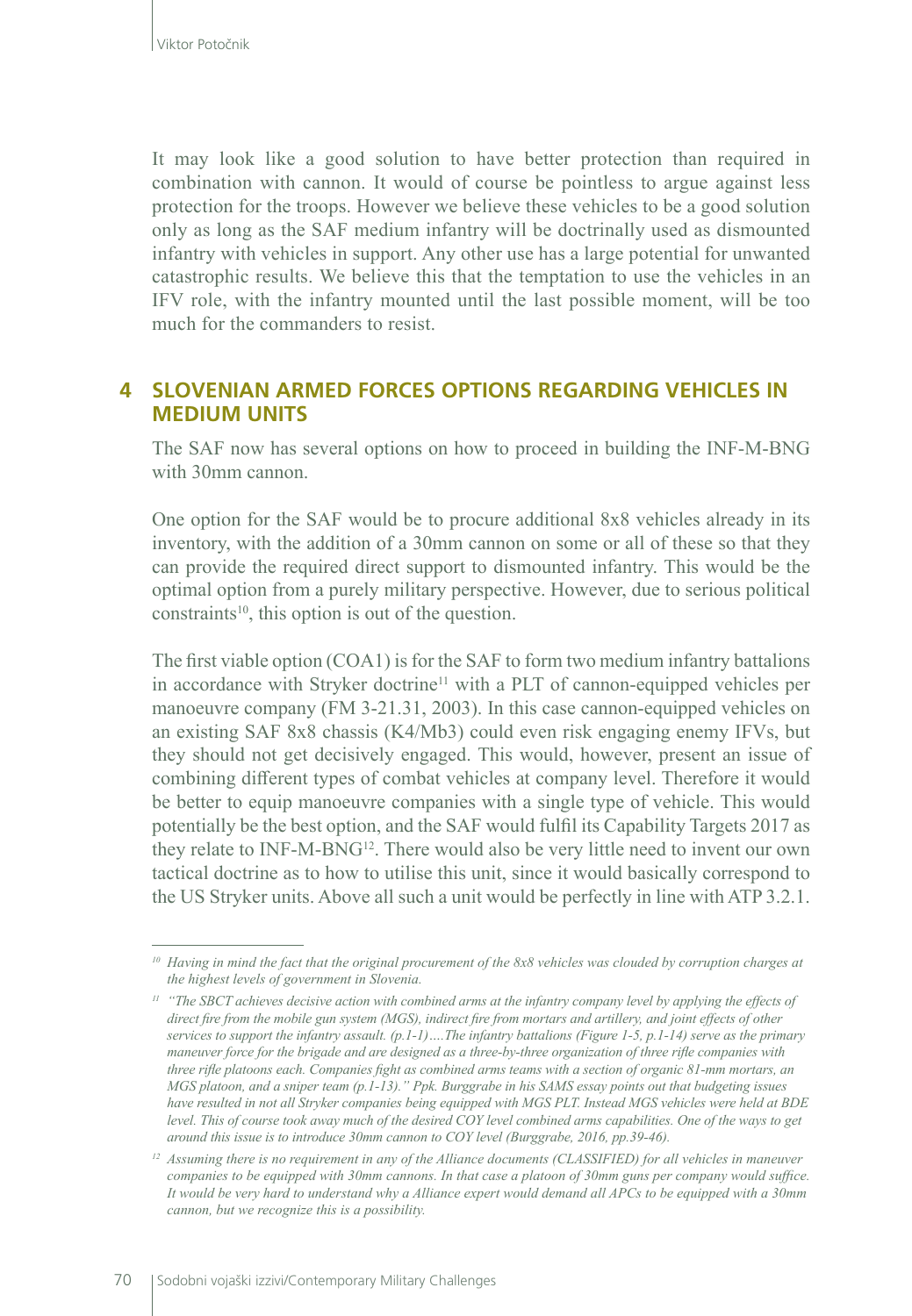The second viable option  $(COA 2)$  is to procure a new type of vehicle<sup>13</sup> for the medium battalions of the SAF, and equip all of the vehicles in manoeuvre companies with a 30mm cannon. Here too the SAF must make a decision whether or not to include the existing SVARUN 8x8 vehicles into such formations. However, such vehicles, in accordance with CC&CS16 and Capability Goals 2017, would still basically be APCs, and therefore the units manoeuvre would still have to be based primarily on dismounted infantry. Such a unit would also be hard-pressed to bring all of its firepower to bear. The cannon would also represent a temptation for the SQD and PLT leaders to decisively engage enemy IFVs – a fight they could not win, due to the inferior protection and mobility. This is even the US Army Stryker units' experience from NTC (King, 2017).

However, it seems that the SAF will go with COA 2 and procure a new type of 8x8 cannon-equipped vehicles (BOXER) 14. In addition these will have the same level of protection and mobility as the existing 8x8 vehicles. This is an unnecessary waste of already very limited resources. Such vehicles are not required for medium infantry and will give their users a false sense of security and capability. Leaders and commanders will tend to treat them as IFVs, which they are not, and the consequences will be disastrous.

It is also of interest to note the above options through their financial consequences, as presented below in Tables 1 to 3. They are based on the following assumptions:

- That the SAF will require from 136 to 160 8x8 vehicles in order to equip its two  $INF-M-BNGs<sup>15</sup>$ ;
- That a manoeuvre company consists of fourteen 8x8 vehicles;
- That the prices found on www.army-guide.com are roughly realistic in terms of the relationship between the prices of a pure APC compared with an APC with a gun turret $16$ .

For comparison purposes the option with Patria AMV vehicles is included in the tables, although we recognise it is politically unacceptable. The first point to notice from the tables is a considerable increase in cost when we increase the vehicles' protection level from K3/2b to K4/3b. In the case of Piranha vehicles, the difference is anywhere from 168 million EUR to 228 million EUR, depending on the chosen

*<sup>13</sup> Not necessarily new vehicles directly from a production line; it should be a new platform (APC instead of IFV) currently non-existent in the SAF – but it could also be used or leased.*

*<sup>14</sup> The Government has been informed of the intention to join OCCAR (the organization managing BOXER vehicles) in FEB 2018 (http://www.mo.gov.si/si/medijsko\_sredisce/novica/8235/ ) and its proposal (http://www. vlada.si/delo\_vlade/dnevni\_redi/dnevni\_redi/article/185\_redna\_seja\_vlade\_rs\_dne\_26\_julija\_2018\_61563/) to join OCCAR to Parliament has been submitted (https://siol.net/novice/slovenija/vlada-v-dz-s-pobudo-zapravno-podlago-za-nakup-oklepnikov-473811)*

*<sup>15</sup> The difference in numbers being the direct fire support platoon IAW Stryker doctrine in COA 1. This additional fire support platoon in a company would consist of four (4) 8x8 vehicles equipped with 30mm cannons.*

*<sup>16</sup> We compared the price of the BOXER with (LAT) and without a turret (DEU, NDL), the LAV III with (CAN) and without (US Stryker) a turret, and the PATRIA AMV with (POL Rosomak) and without (SVN) a turret (Source: www.army-guide.com).*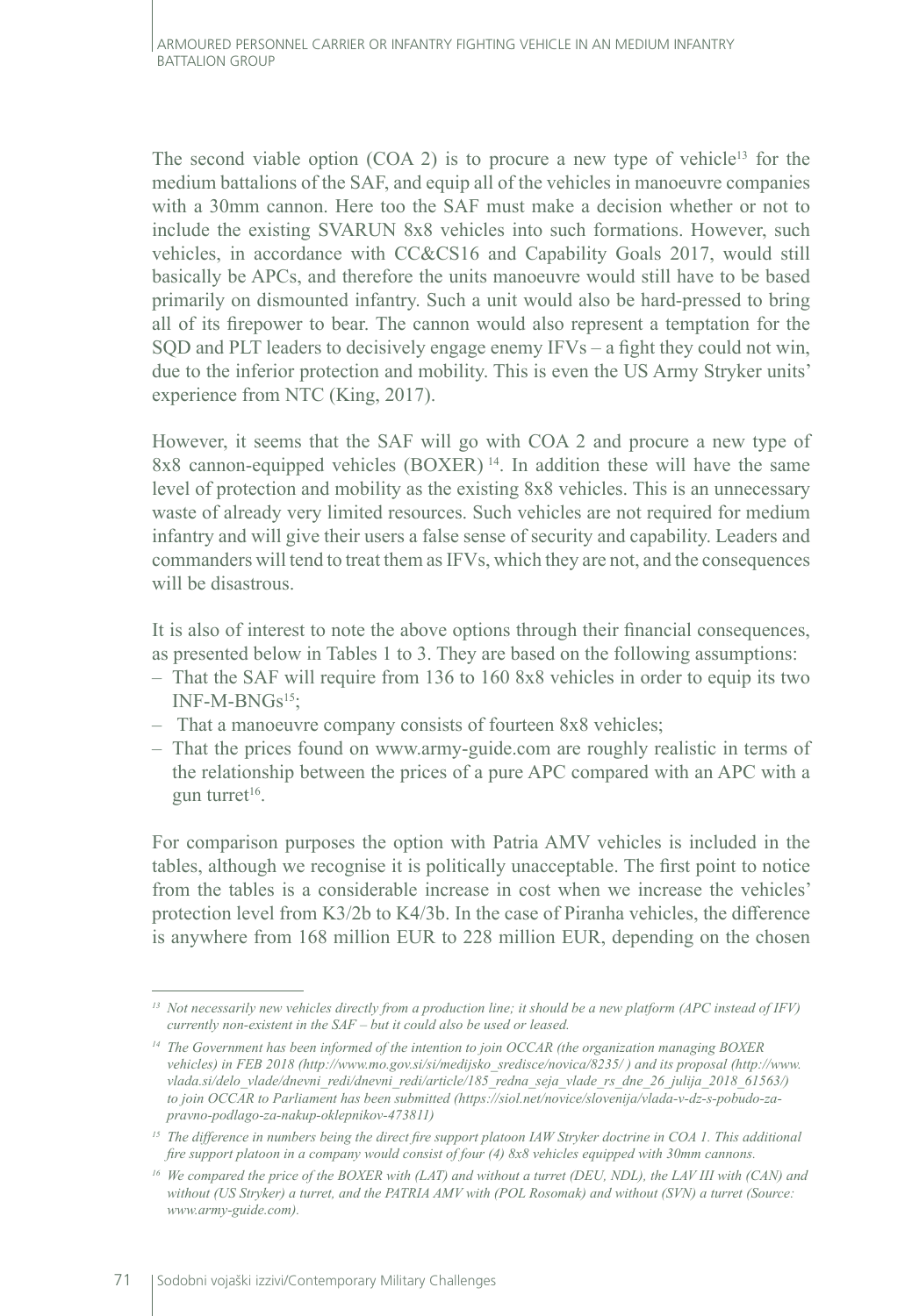option. It also follows from the tables that what we consider as optimal (COA1) is not necessarily the most affordable option. This is due to the fact that COA 1 has 24 more vehicles, and when this is considered, the cost difference is not as great. Also 12 more vehicles per battalion means much more space for different enablers to be transported around the battlefield. According to the calculations, COA 2 would more affordable, but for the reasons specified above, it is still not an optimal solution. As for combining different types of vehicles in manoeuvre units, we believe the logistical problems of having different vehicle types are simply not worth the financial savings, especially for an army of our size.

| $\sim$<br>. .<br>۰. |  |
|---------------------|--|
| ۹                   |  |

|                  | <b>SAF SVARUN</b><br>(PATRIA AMV) | PATRIA AMV   | Piranha III (in accordance<br>w/NATO min.<br>requirements K3/2b) | Total<br>vehicles | Total cost<br>(million EUR) |
|------------------|-----------------------------------|--------------|------------------------------------------------------------------|-------------------|-----------------------------|
| Unit cost        | 0 EUR                             | 3M EUR       | 2.5M EUR                                                         |                   |                             |
| 30mm Turret cost | 300k EUR                          | 3.3M EUR     | 3.0M EUR                                                         |                   |                             |
| N.A.             | 30                                | 24w/t+106    |                                                                  | 160               | 397,2                       |
|                  |                                   | $100w/t + 6$ |                                                                  | 136               | 348,0                       |
| COA1             | 30                                |              | 24w/t+106                                                        | 160               | 337,0                       |
|                  |                                   |              | 24w/t+136                                                        |                   | 412,0                       |
| COA <sub>2</sub> | 30                                |              | $100w/t+6$                                                       | 136               | 315,0                       |
|                  |                                   |              | $100w/t + 36$                                                    |                   | 390,0                       |

Table 2:

Piranha V

|                  | <b>SAF SVARUN</b><br>(PATRIA AMV) | <b>PATRIA AMV</b> | Piranha V (exceding<br>NATO min.<br>regiurements - K4/3b) | Total | Total cost<br>vehicles (million EUR) |
|------------------|-----------------------------------|-------------------|-----------------------------------------------------------|-------|--------------------------------------|
| Unit cost        | 0 EUR                             | 3M EUR            | 3.9M EUR                                                  |       |                                      |
| 30mm Turret cost | 300k EUR                          | 3.3M EUR          | 4.6M EUR                                                  |       |                                      |
| N.A.             | 30                                | 24w/t+106         |                                                           | 160   | 397,2                                |
|                  |                                   | $100w/t + 6$      |                                                           | 136   | 348.0                                |
| COA1             | 30                                |                   | 24w/t+106                                                 | 160   | 523,8                                |
|                  |                                   |                   | 24w/t+136                                                 |       | 640.8                                |
| COA <sub>2</sub> | 30                                |                   | $100w/t + 6$                                              | 136   | 483.4                                |
|                  |                                   |                   | 100w/t+36                                                 |       | 600.4                                |

Table 3: BOXER

|                  | <b>SAF SVARUN</b><br>(PATRIA AMV) | PATRIA AMV    | <b>BOXER</b> (exceding<br>NATO min.<br>regiurements - K4/3b) | Total<br>vehicles | Total cost<br>(million EUR) |
|------------------|-----------------------------------|---------------|--------------------------------------------------------------|-------------------|-----------------------------|
| Unit cost        | 0 EUR                             | <b>3M EUR</b> | 4.9M EUR                                                     |                   |                             |
| 30mm Turret cost | 300k EUR                          | 3.3M EUR      | 5.9M EUR                                                     |                   |                             |
| N.A.             | 30                                | 24w/t+106     |                                                              | 160               | 397,2                       |
|                  |                                   | $100w/t + 6$  |                                                              | 136               | 348.0                       |
| COA1             | 30                                |               | $24w/t + 106$                                                | 160               | 661,0                       |
|                  |                                   |               | $24w/t + 136$                                                |                   | 808,0                       |
| COA <sub>2</sub> | 30                                |               | $100w/t + 6$                                                 | 136               | 619,4                       |
|                  |                                   |               | 100w/t+36                                                    |                   | 766,4                       |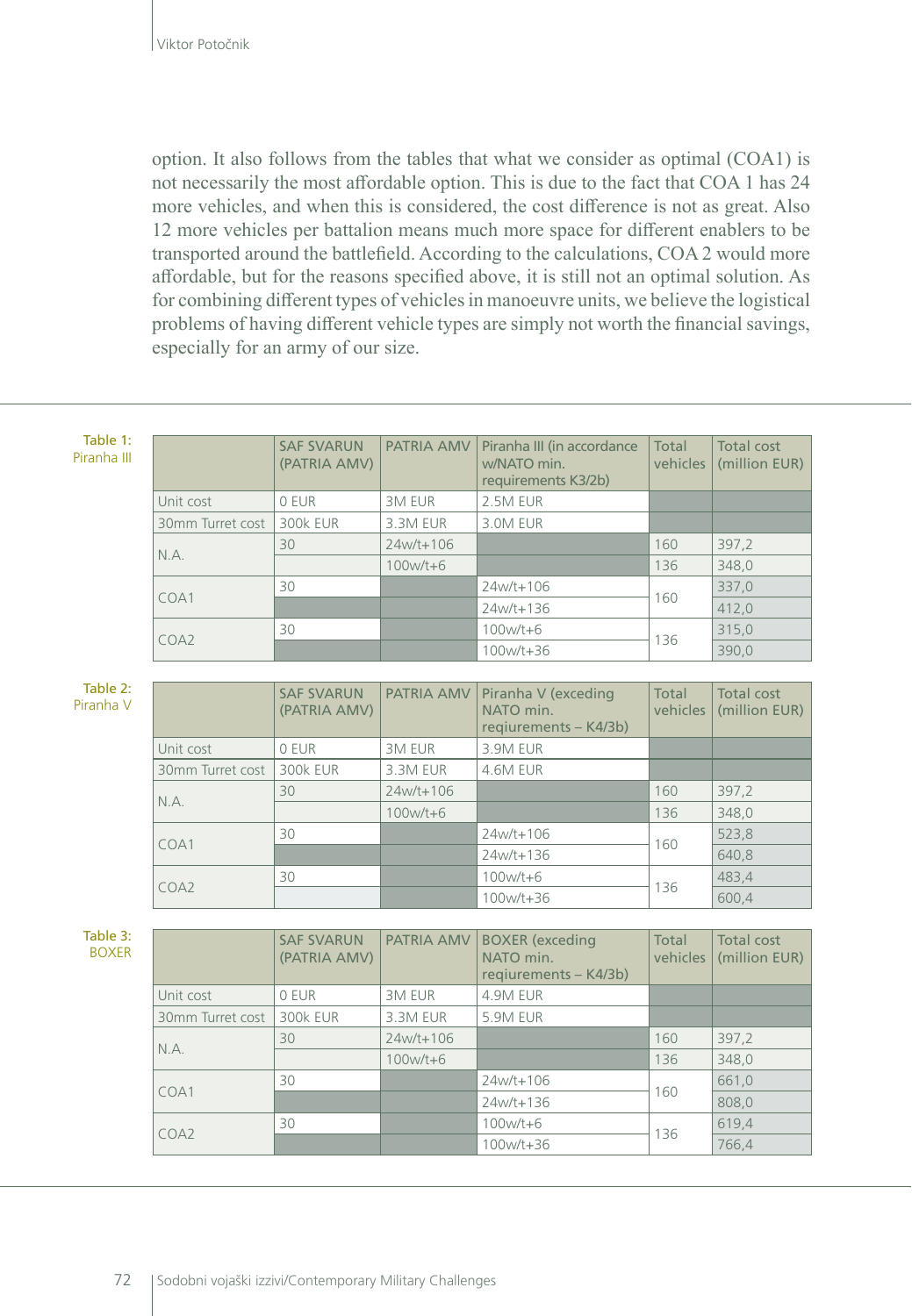The INF-M-BNG presents a major challenge for the SAF. The decisions it will make concerning it will have a determining influence on the future of the SAF, and the wrong decisions will have disastrous consequences. The SAF and its civilian leadership are focusing on the INF-M-BNG as the core SAF capability for national and NATO tasks. In all honesty the 2xINF-M-BNG are the only military relevant contributions the SAF are making to NATO. But the doctrinal approach the SAF has taken is misaligned with NATO's doctrinal purpose and tasks for medium infantry. There is also the question of understanding the role of the SAF's INF-M-BNG in its national and NATO defence plans, as we can find no discussion on that within the SAF. **Conclusion**

> At the centre of it all are the vehicles. From both the doctrinal and budgetary perspectives they will have determining effects on the SAF for the next 20-30 years. They have the potential to make or break the SAF. Perhaps part of the problem is in understanding NATO doctrine and plans; maybe the SAF has put too little effort into understanding it.

> Above all the SAF needs to understand that the vehicles are not a solution on their own. Having big shiny toys with great cannons will mean very little if the people operating them are not trained in proper doctrine and do not intimately understand the vehicles' capabilities and limitations and the roles they can(not) play on the battlefield.

#### **Bibliography**

- *1. ATP 3.2.1, 2009. ALLIED LAND TACTICS. NORTH ATLANTIC TREATY ORGANIZATION 2. NATO STANDARDIZATION AGENCY (NSA)*
- *3. ATP 3-21.91, 2017. Stryker Brigade Combat Team Weapons Troop. Headquarters, Department of the Army, Washington, DC.*
- *4. Balažic D., 2010. PREMIKI IN OFENZIVNO DELOVANJE MOTORIZIRANEGA VODA SKOV 8 x 8 V POGOJIH SLABE VIDLJIVOSTI. MORS, SV, PDRIU, ŠČ, Maribor*
- *5. Burggrabe R. A., 2016. Is the Stryker Brigade Combat Team Still Relevant? School of Advanced Military Studies United States Army Command and General Staff College Fort Leavenworth, Kansas*
- *6. Dragojević M., 1986. Tenkovi i borbena vozila pešadije. Vojnoizdavački i novinski centar, Beograd.*
- *7. Foss F. C., 2011. Jane's Armour & Artillery 2010-2011; thirty-first edition. Sentinel House, Surrey, UK.*
- *8. FM 3-21.31, 2003. The Stryker Brigade Combat Team. HEADQUARTERS DEPARTMENT OF THE ARMY, WASHINGTON, DC.*
- *9. Gregorčič J., 2012. Partia bojni voz 21.stoletja. SiolNET, [http://siol.net/avtomoto/](http://siol.net/avtomoto/reportaze/patria-bojni-voz-21-stoletja-307073) [reportaze/patria-bojni-voz-21-stoletja-307073](http://siol.net/avtomoto/reportaze/patria-bojni-voz-21-stoletja-307073) (dostop:7.6.2017)*
- *10. Gregory A., 2017. LETHALITY UPGRADE:WHY A NEW STRYKER VARIANT IS NEEDED ON THE MODERN BATTLEFIELD. Modern war institute at West Point, <https://mwi.usma.edu/lethality-upgrade-new-stryker-variant-needed-modern-battlefield/>*
- *11. TRADOC, 2011. Worldwide Equipment Guide, Volume 1: Ground Systems. DEPARTMENT OF THE ARMY, TRADOC Intelligence Support Activity, 700 Scott Avenue, Bldg 53, FORT LEAVENWORTH, KS 66027-1323*